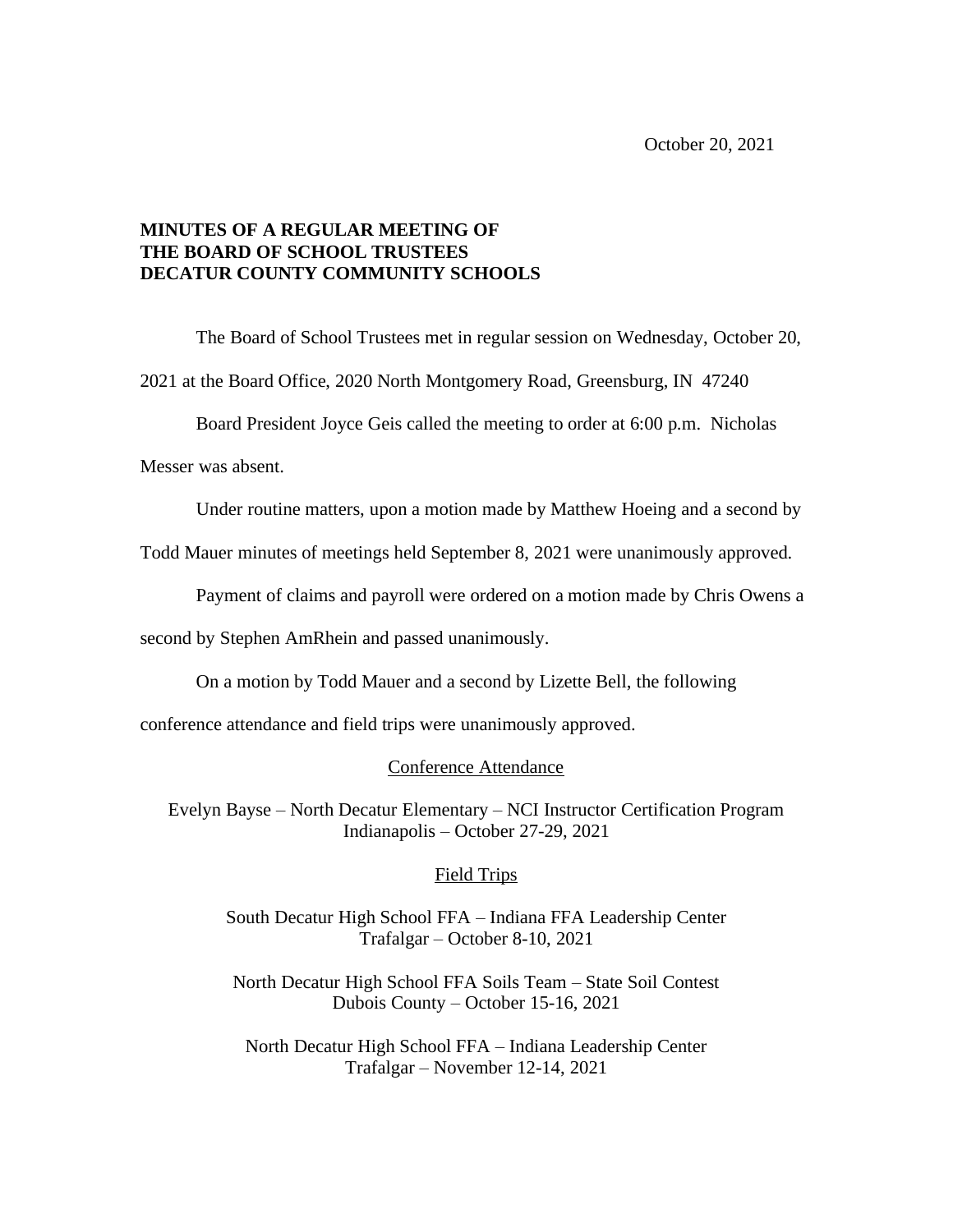North Decatur High School Yearbook Students – Ad Sales Decatur County/Batesville – November 9, 2021

On a motion by Matthew Hoeing and a second by Todd Mauer, the following

resignations were unanimously approved.

## Resignation

Jamie Meadows – South Decatur High School Educational Assistant – October 22, 2021

Austin Ortman – North Decatur High School Custodian – October 28, 2021

On a motion by Stephen AmRhein and a second by Chris Owens, the following

appointments were unanimously approved.

## **Appointments**

Carmelita Boone – North Decatur High School PT Educational Assistant

Alyson Thackery – South Decatur High School PT Educational Assistant

**Athletics** North Decatur Courtney O'Shaunessy  $-7<sup>th</sup>$  Grade Girls Basketball

There were no agenda topics or written requests.

There was no old business.

Under new business, the extra effort award was given to Tracy Smith and

NDE 6<sup>th</sup> grade teachers; Janeen Burkhart, Dave Sell and Melissa Wallpe.

Dr. Burns requested approval for North Decatur High School Library grant

request from the Decatur County Community Foundation. On a motion by Todd Mauer

and a second by Matthew Hoeing, the grant approval request was unanimously approved.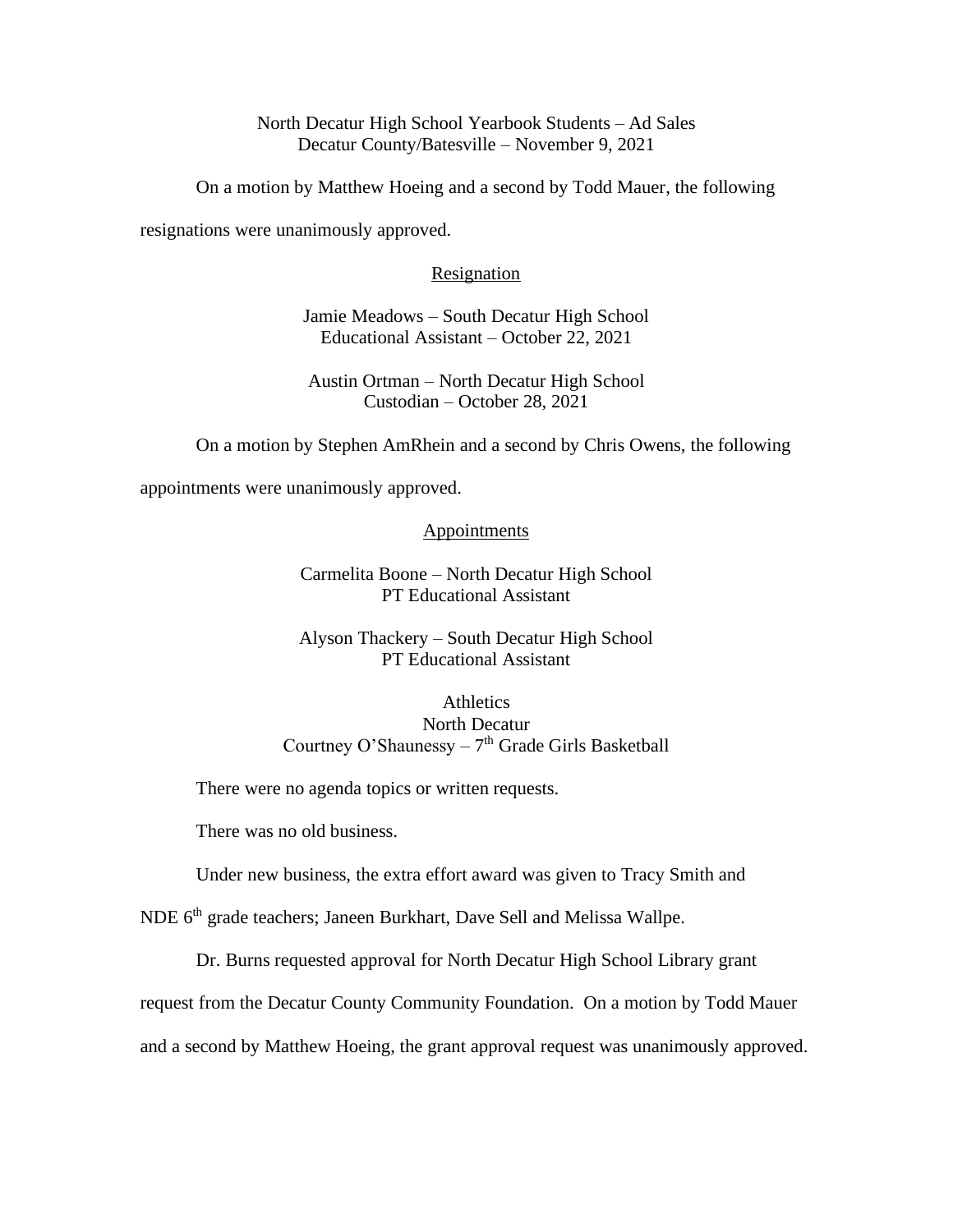Dr. Burns requested approval of the snow bid from Globe Asphalt Paving. Dr. Burns stated it would primarily be used for the South Decatur campuses if necessary. On a motion by Lizette Bell and a second by Stephen AmRhein, the bid from Globe was unanimously approved.

Dr. Burns requested approval of a 7.5% salary increase for administrative and classified salaries. He stated that some classified staff may be slightly higher to become more competitive with surrounding school corporations. On a motion by Chris Owens and a second by Matthew Hoeing, the classified pay increase was unanimously approved.

Disposal of obsolete equipment was unanimously approved on a motion by Chris Owens and a second by Todd Mauer.

Student fundraisers were unanimously approved on a motion by Matthew Hoeing and a second by Lizette Bell.

Donations of \$500 from the Westport IOOF Lodge 5681 to the South Decatur Elementary clinic, \$1,500 from the Ag Filed of Interest Committee to the South Decatur Elementary outdoor lab, \$1,000 from SDE PTO for the South Decatur Elementary ticket drawings for the first semester, \$1,000 from Doug & Connie Krieger to the North Decatur High School Football program, \$25 from Walmart and \$25 from Rural King to North Decatur High School FFA were unanimously accepted on a motion from Chris Owens and a second by Stephen AmRhein.

North Decatur Elementary principal Rob Smith reported on martial arts for the PE classes, girls basketball, 100% participation for parent/teacher conferences, PTO book fair, PTO breakfast buddies, new playground equipment, college go week, field trips, report cards and upcoming Halloween parties.